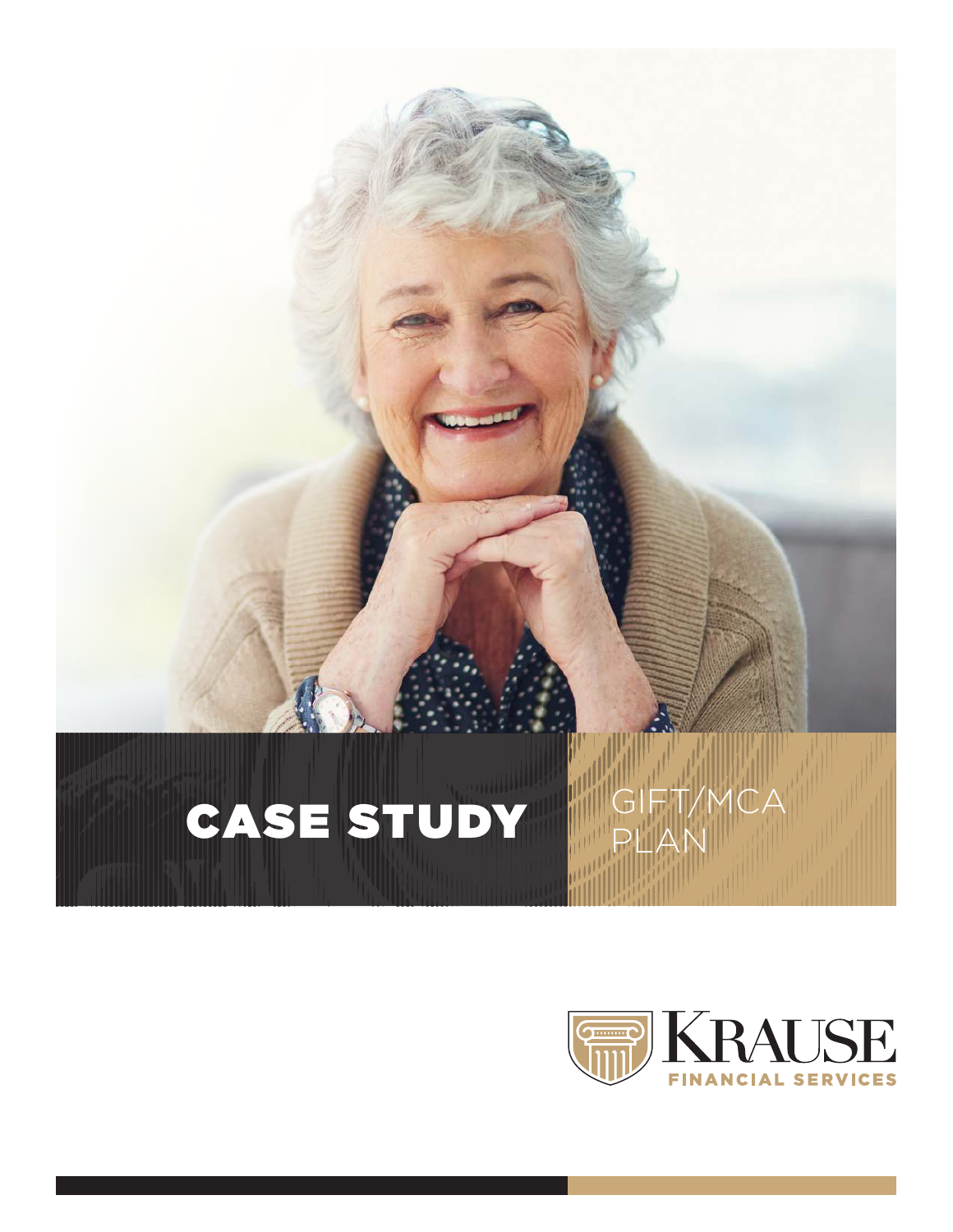### CASE STUDY: GIFT/MCA PLAN



#### **MEET MARY**

Mary (80) is a resident of Delaware. After struggling with Dementia for some time, Mary She doesn't want to lose her life savings to pay the

After selling her home, Mary has standard personal Social Security.

#### *Goal:*

*Obtain Medicaid eligibility for Mary as quickly as possible while also creating a wealth transfer to her loved ones.*

#### **CASE FACTS**

Assets: \$150,000<br>| Income: \$1,750 Income: Cost of Care: \$9,000 Divestment Penalty Divisior: \$9,369

#### **CHALLENGE**

With the nursing home bill being \$9,000/month, Mary is at risk of depleting all of her assets. Additionally, Mary wants to make a wealth transfer to her children who helped care for her before entering the nursing home.

#### **SOLUTION**

Gift a portion of Mary's countable assets to her children and use a Medicaid Compliant Annuity with the remaining assets to help pay for her care during her penalty period. Mary will be eligible for Medicaid at the end of her penalty period.